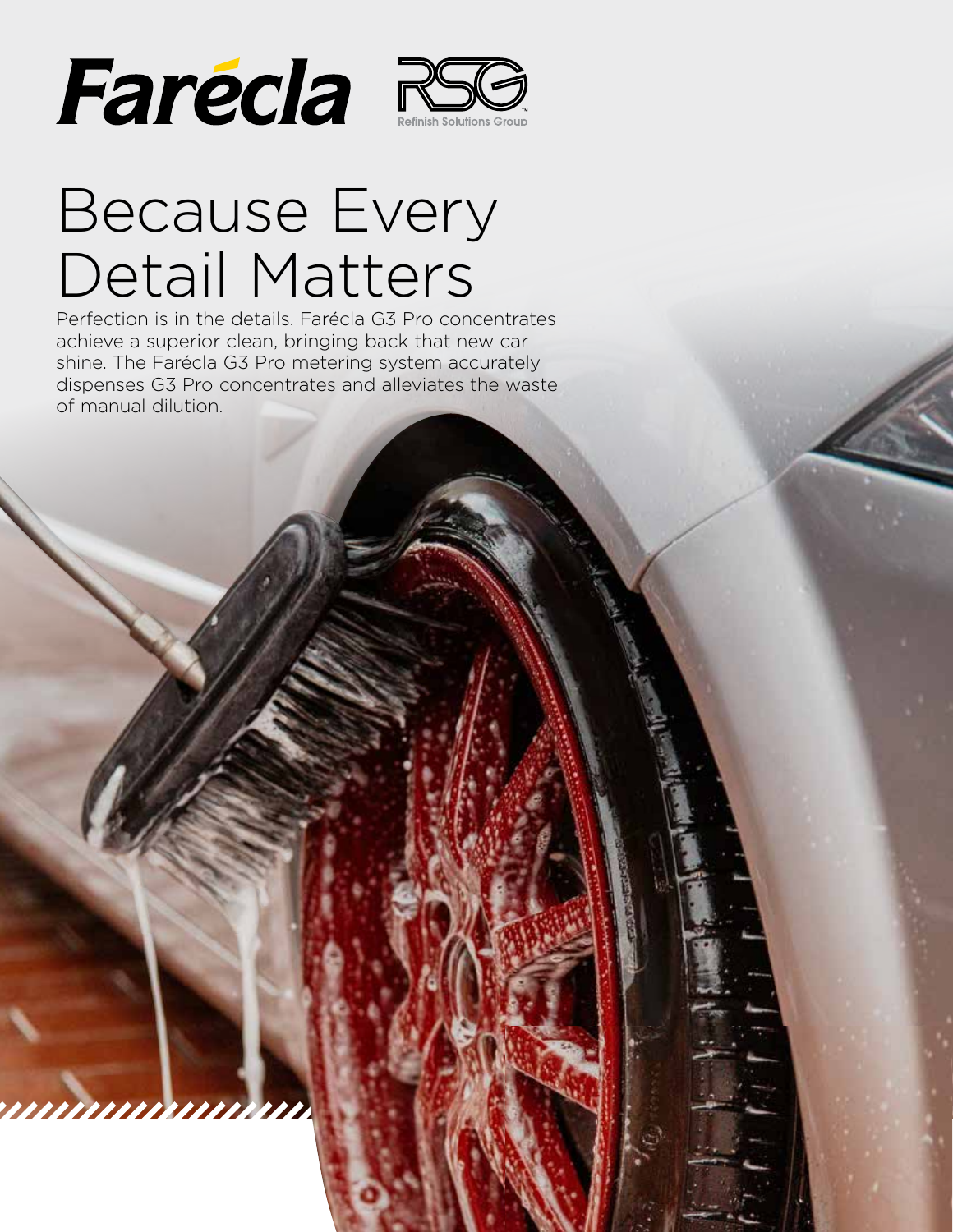# Farécia RS

## G3 Pro Ultra Foam Auto Wash

- Super Suds formula softens and dissolves all dirt and contaminates for effortless cleaning
- Non-toxic, biodegradable formula
- To reduce water spots, use with deionized water
- Silicone-free and bodyshop safe

|             | . |              |  |
|-------------|---|--------------|--|
| $\sim$<br>w |   | $\sim$<br>uđ |  |

#### Directions for Use:

- Dilute 1:64 or 1:100 in a bucket of water and mix well 1:64
- Apply using a wash mitt to remove dirt
- Rinse with clean water

## G3 Pro Silicone-Free Tire Dressing

- Fast drying formula revives rubber tire and plastic trims
- Ideal for engine bay dressing
- For interior plastic trims, use 1:4 dilution ratio
- P H neutral, silicone-free, and bodyshop safe

| -<br><br>PARI 7 | ---- | __<br>GHZ.<br>---   |
|-----------------|------|---------------------|
|                 |      | $\sim$<br>ud<br>. . |
|                 |      |                     |

### Directions for Use:

• Clean surfaces before use

- Dilution Ratio
- Spray onto a clean, dry, lint-free cloth, wipe over all Straight non-porous surfaces, avoiding tire treads • 1:4
- Buff if necessary

## G3 Pro Water-Based Degreaser

- Lifts away baked-on grease, grime, and carbon deposits
- Silicone-free
- Versatile with variable dilution options

| YAH #                        | AN III Y | 374             |
|------------------------------|----------|-----------------|
| - - - - - - -<br><b>666'</b> |          | $\sim$<br>ə yaı |
|                              |          |                 |

### Directions for Use:

- Spray onto the area to be cleaned
- Agitate with a brush or cloth as necessary • Wipe or rinse clean
- Dilution Ratio
- Light cleaning 1:4
- General cleaning 1:2
- Heavy cleaning 1:1









Dilution Ratio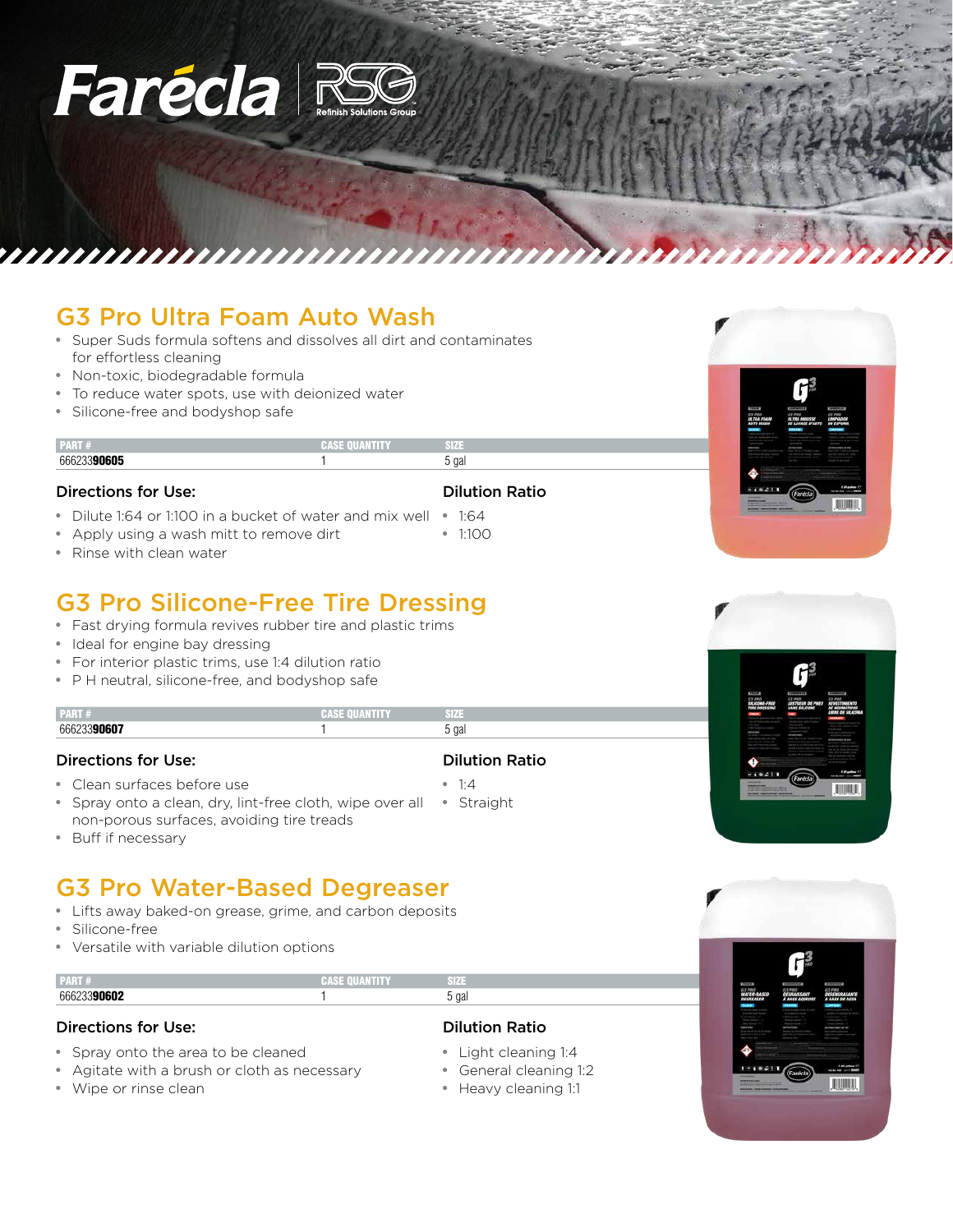

## G3 Pro Wheel Cleaner

• Dissolves brake dust and other iron rich contaminants

**PART #** CASE QUANTITY

- Suitable on clear coat and painted finishes
- Silicone-free and biodegradable formula

#### 66623390606 **1** 5 gal

#### Directions for Use:

- Dilute and spray directly onto wheels
- Let stand for 3-5 minutes
- Agitate with a brush if necessary
- Rinse off with clean water

## G3 Pro All-Purpose Cleaner

- Easily breaks down dirt and grease on any surface
- Silicone-free, biodegradable formula and bodyshop safe
- For interior and exterior applications
- Versatile with variable dilution options

#### **PART #** CASE QUANTITY SIZE 66623390603 1 5 gal

#### Directions for Use:

- Dilute and spray onto a clean, dry cloth
- Wipe
- Allow to dry naturally

#### Dilution Ratio

Dilution Ratio

• 1:10 • Straight

- General Purpose 1:15
- Carpet and Upholstery 1:10
- Spot & Heavy Cleaning 1:5
- Engines, Tires, & Grease 1:3



川湖川

## G3 Pro Glass Cleaner

- Removes tough grime, dirt, oily film and fingerprints leaving a streak-free shine
- Safe on plastic and rubber trims
- For interior and exterior applications
- Silicone-free, biodegradable formula and bodyshop safe

| .   | <b>Control of the Communication</b> | $\sim$ 10 |
|-----|-------------------------------------|-----------|
| nn. |                                     | __<br>ga  |

#### Directions for Use:

- Spray onto a clean, dry cloth and wipe over the surface
- Using another clean, dry cloth, buff to a crystal clear finish



## Dilution Ratio

- 1:10
-